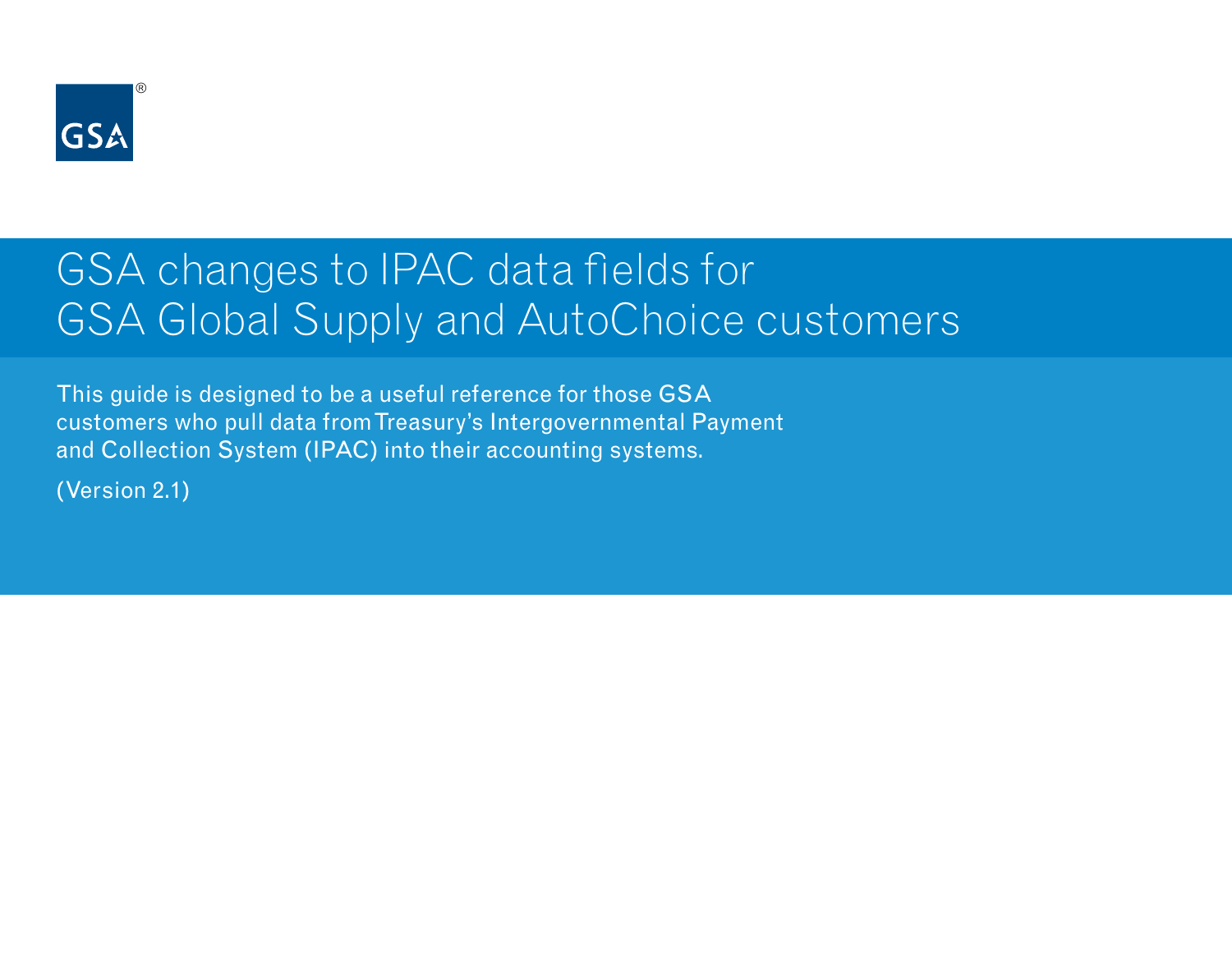Federal standards make interagency interactions easier, so GSA complies with Common Government-wide Accounting Classification (CGAC), and the Treasury Financial Manual (TFM) Publications and Guidance. To more fully align with these standards, we will be making changes to how we populate the IPAC records.

Effective February 2014, customers will receive separate statements for GSA Global Supply and AutoChoice, and will be required to look for two IPAC transactions rather than only one.

#### The following fields will also change for GSA Global Supply and AutoChoice customers:

- • Document reference number
- • Accounting classification code
- • Contact phone number
- • Contract number
- Description
- Invoice number
- • JAS number
- • Miscellaneous transaction information
- Purchase order number (payments)
- Receiver Treasury account symbol
- • (ACT) trace number
- Sender Treasury account symbol

#### What you need to do:

- • Review the *How GSA Populates IPAC Records for GSA Global Supply and AutoChoice customers* table (see pages 2–10).
- Confirm that the changes in how GSA populates IPAC records align with your current practices, particularly if you download bulk files.
- Keep this guide for your reference.

#### Contact information

If you need additional assistance, please contact us at gsa.ipac@gsa.gov.

Beginning in February 2014, for GSA bill copies, go to [vcss.gsa.gov.](http://vcss.gsa.gov)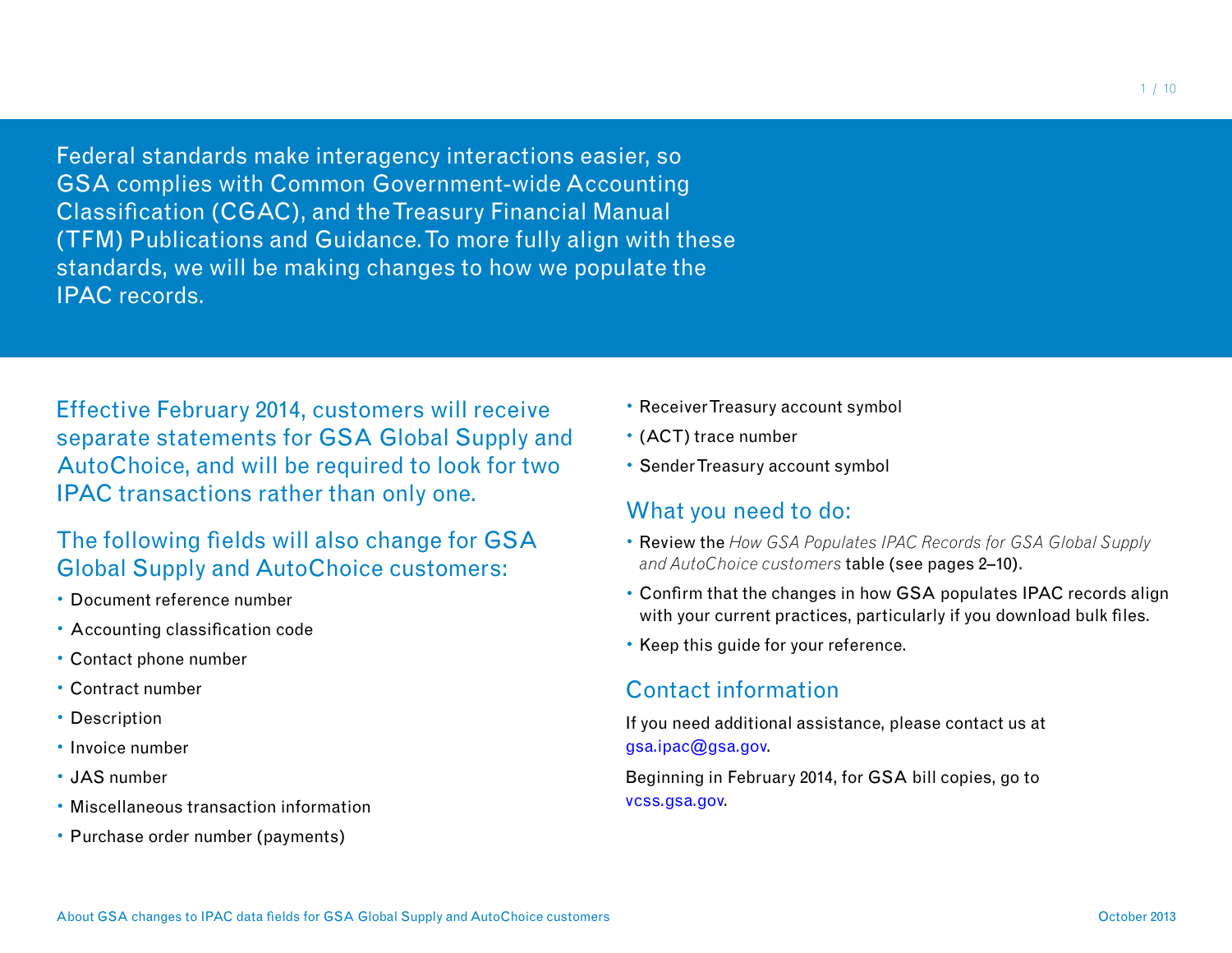A shaded background indicates a changed field. An asterisk (\*) following the IPAC field name indicates a required field.

#### Batch Record

| <b>IPAC field name</b>             | <b>GSA field definition</b>                                                                                                | <b>Effective February 2014</b>      | <b>Prior to February 2014</b> | <b>Maximum number</b><br>of characters |
|------------------------------------|----------------------------------------------------------------------------------------------------------------------------|-------------------------------------|-------------------------------|----------------------------------------|
| File ID <sup>*</sup>               | Payment/Collection/Adjustment/SGL<br>Bulk Files is represented by PCA.                                                     | <b>PCA</b>                          | <b>PCA</b>                    |                                        |
| <b>Record Type *</b>               | Batch.                                                                                                                     | в                                   | B                             |                                        |
| <b>Application ID*</b>             | The application ID is IPAC.                                                                                                | <b>IPAC</b>                         | <b>IPAC</b>                   |                                        |
| <b>Total Number of</b><br>Records* | The total number of records in the file,<br>including File Identifier, Batch, Header,<br>Detail, SGL and Post SGL records. | [########]                          | [########]                    |                                        |
| <b>File ID Number*</b>             | Specifies the Sender Agency Location<br>Code (ALC) + Date (YYYYMMDD) +<br>sequential number.                               | Example: <b>4700001620130730001</b> | Example: 4700001620130730001  | 19                                     |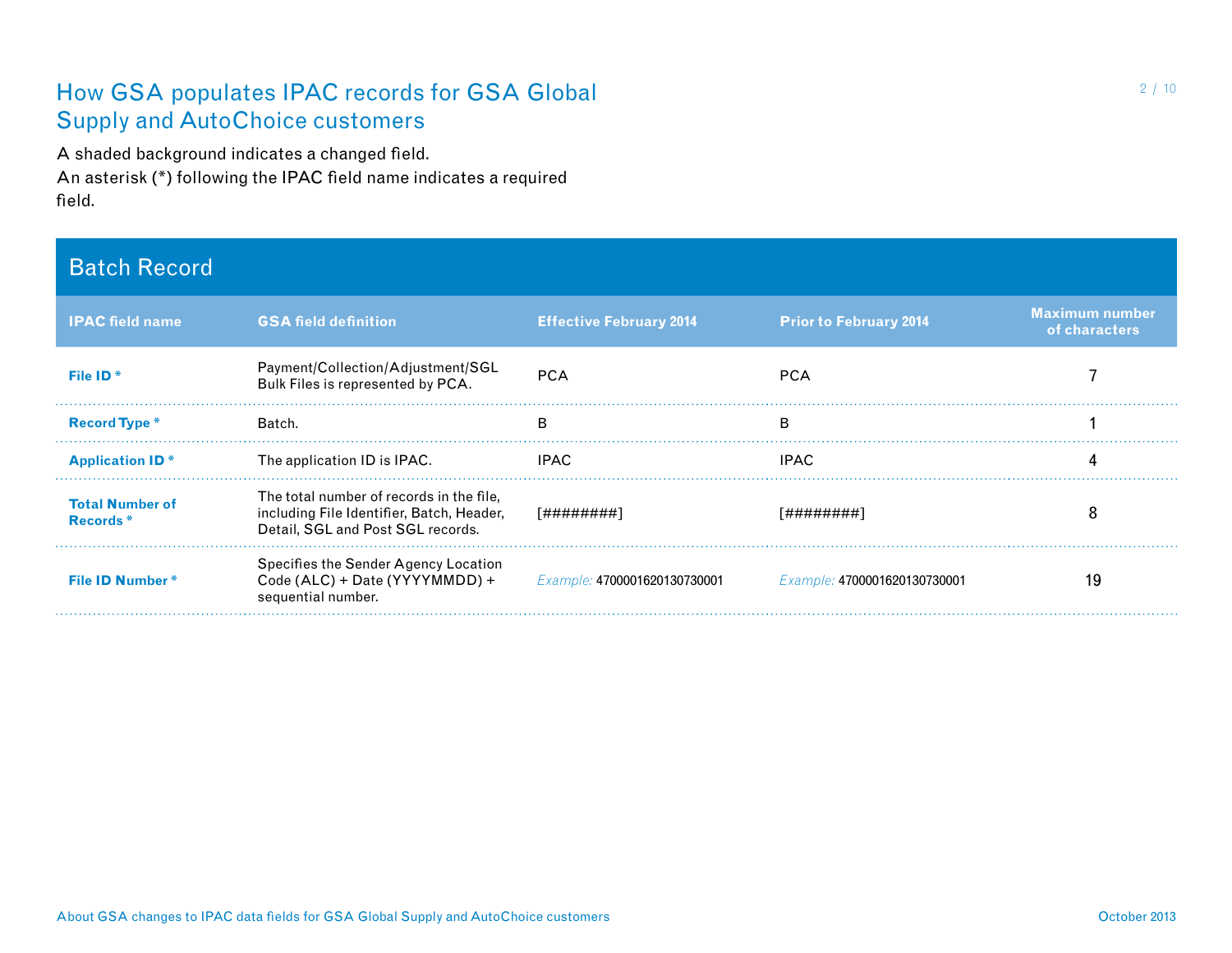| <b>Header Record</b>                |                                                                                                                                 |                                                                                               |                                                                                               |                                           |
|-------------------------------------|---------------------------------------------------------------------------------------------------------------------------------|-----------------------------------------------------------------------------------------------|-----------------------------------------------------------------------------------------------|-------------------------------------------|
| <b>IPAC field name</b>              | <b>GSA field definition</b>                                                                                                     | <b>Effective February 2014</b>                                                                | <b>Prior to February 2014</b>                                                                 | <b>Maximum</b><br>number<br>of characters |
| <b>Record Type *</b>                | H indicates header.                                                                                                             | H                                                                                             | н                                                                                             |                                           |
| ALC*                                | The Agency Location Code uniquely<br>identifies the reporting/accounting<br>source of the payment or collection<br>transaction. | Example: 47000016                                                                             | Example: 47000016                                                                             | 8                                         |
| <b>Transaction Total</b><br>Amount* | The total dollar amount of detail lines<br>for this transaction.                                                                | For collections: Bill Amount<br>For payments: Credit Amount<br>Example: 4374858 (\$43,748.58) | For collections: Bill Amount<br>For payments: Credit Amount<br>Example: 4374858 (\$43,748.58) | 14<br>$+2$ implied<br>decimals            |
| <b>Customer ALC*</b>                | The Customer Agency Location Code<br>uniquely identifies the customer<br>receiving the payment or collection<br>transaction.    | <b>Customer ALC</b><br>Example: 28040001                                                      | <b>Customer ALC</b><br>Example: 28040001                                                      | 8                                         |
| <b>Sender DO Symbol *</b>           | The IPAC Disbursing Office Symbol<br>that uniquely identifies the GSA<br>Agency Location Code sending the<br>transaction.       | GS116                                                                                         | GS116                                                                                         | 5                                         |
| <b>Transaction Set ID*</b>          | 810 indicates a collection.<br>820 indicates a payment.                                                                         | 810 or 820                                                                                    | 810 or 820                                                                                    | 3                                         |

3 / 10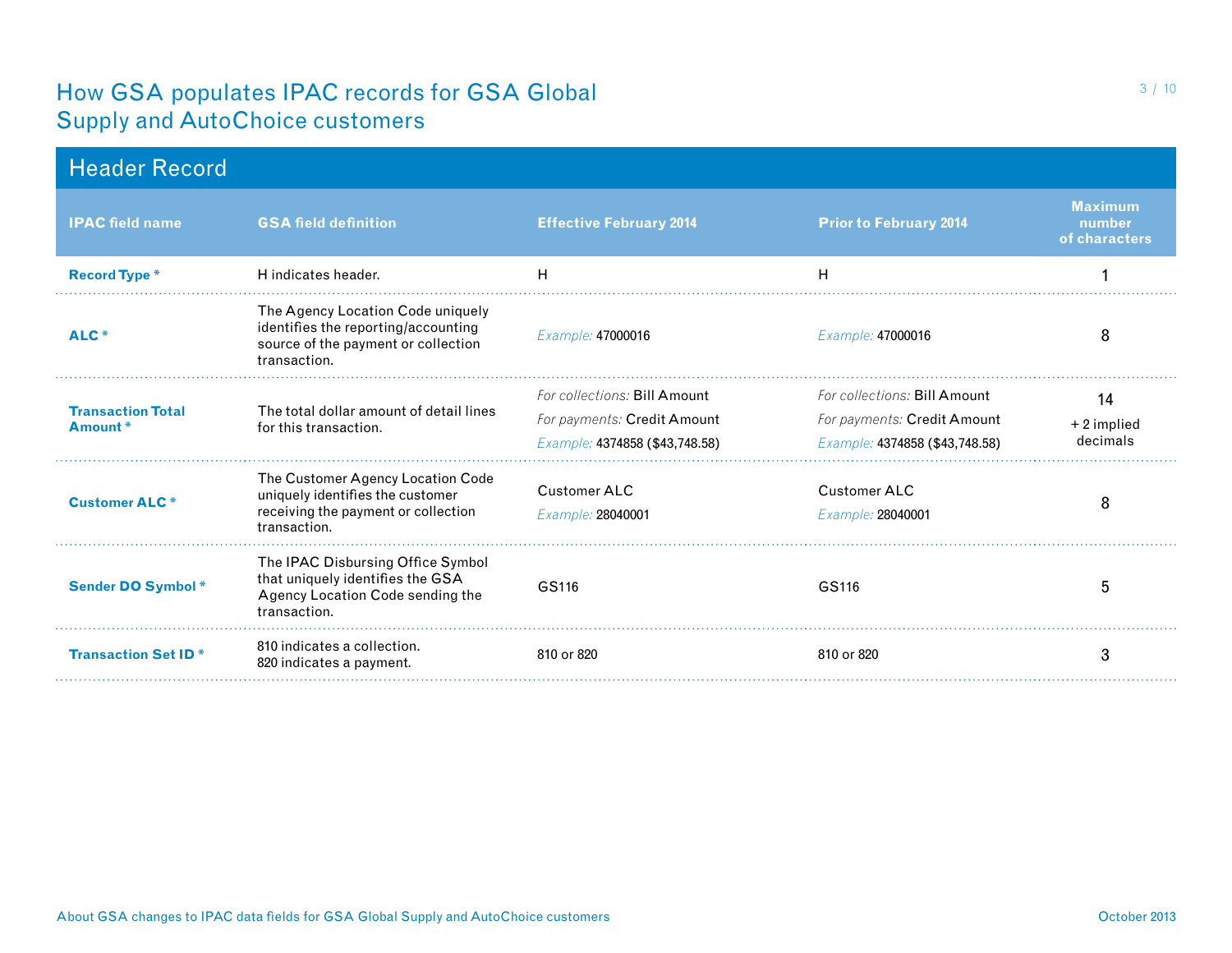| <b>Detail Record</b>                                     |                                                                                                                                                                                                                                                                                   |                                                                                                               |                                                                                                                      |                                        |
|----------------------------------------------------------|-----------------------------------------------------------------------------------------------------------------------------------------------------------------------------------------------------------------------------------------------------------------------------------|---------------------------------------------------------------------------------------------------------------|----------------------------------------------------------------------------------------------------------------------|----------------------------------------|
| <b>IPAC field name</b>                                   | <b>GSA field definition</b>                                                                                                                                                                                                                                                       | <b>Effective February 2014</b>                                                                                | <b>Prior to February 2014</b>                                                                                        | <b>Maximum number</b><br>of characters |
| <b>Record Type *</b>                                     | D indicates detail.                                                                                                                                                                                                                                                               | D                                                                                                             | D                                                                                                                    |                                        |
| <b>Accounting</b><br><b>Classification Code</b>          | GSA populates this field with the<br>agency account code, which was<br>formerly known as the Billed<br>Office Address Code (BOAC) or<br>Activity Address Code (AAC).<br>Effective February 2014, account<br>codes will start with "C-" followed<br>by your six-digit BOAC or AAC. | Example: Account Code C-W81FGL                                                                                | Example: <b>BOAC W81FGL</b>                                                                                          | 16                                     |
| <b>Account Classification</b><br><b>Reference Number</b> | The agency internal code is used<br>for Customer Supply Center<br>(CSC) store purchases.<br>The purchase order number is<br>used for all other records.                                                                                                                           | CSC Example: 571790<br>Purchase Order Number Examples:<br>GSA Global Supply: BJP1303N<br>AutoChoice: NGS8240R | CSC Example: 571790<br><b>Purchase Order Number Examples:</b><br>GSA Global Supply: BJP1303N<br>AutoChoice: NGS8240R | 12                                     |
| <b>Detail Amount*</b>                                    | Indicates the Quantity multiplied<br>by the Unit Price.                                                                                                                                                                                                                           | Quantity x Unit Price.<br>Example: 1*48404=48404 (\$484.04)                                                   | Quantity x Unit Price.<br>Example: 1*48404=48404 (\$484.04)                                                          | 14<br>+2 implied<br>decimals           |
| <b>Transaction Contact</b><br><b>Name</b>                | The customer service email<br>address for the business line.                                                                                                                                                                                                                      | Email to:<br>kc-accts-receivable.finance@gsa.<br>gov                                                          | Email to:<br>kc-accts-receivable.finance@gsa.<br>gov                                                                 | 60                                     |
| <b>Contact Phone Number</b>                              | The customer service telephone<br>number for the business line.                                                                                                                                                                                                                   | 800-676-3690                                                                                                  | 816-926-7037                                                                                                         | 17                                     |
| <b>Contact Line Item</b><br>Number*                      | GSA populates this field with NA.                                                                                                                                                                                                                                                 | <b>NA</b>                                                                                                     | <b>NA</b>                                                                                                            | 6                                      |
|                                                          |                                                                                                                                                                                                                                                                                   |                                                                                                               |                                                                                                                      |                                        |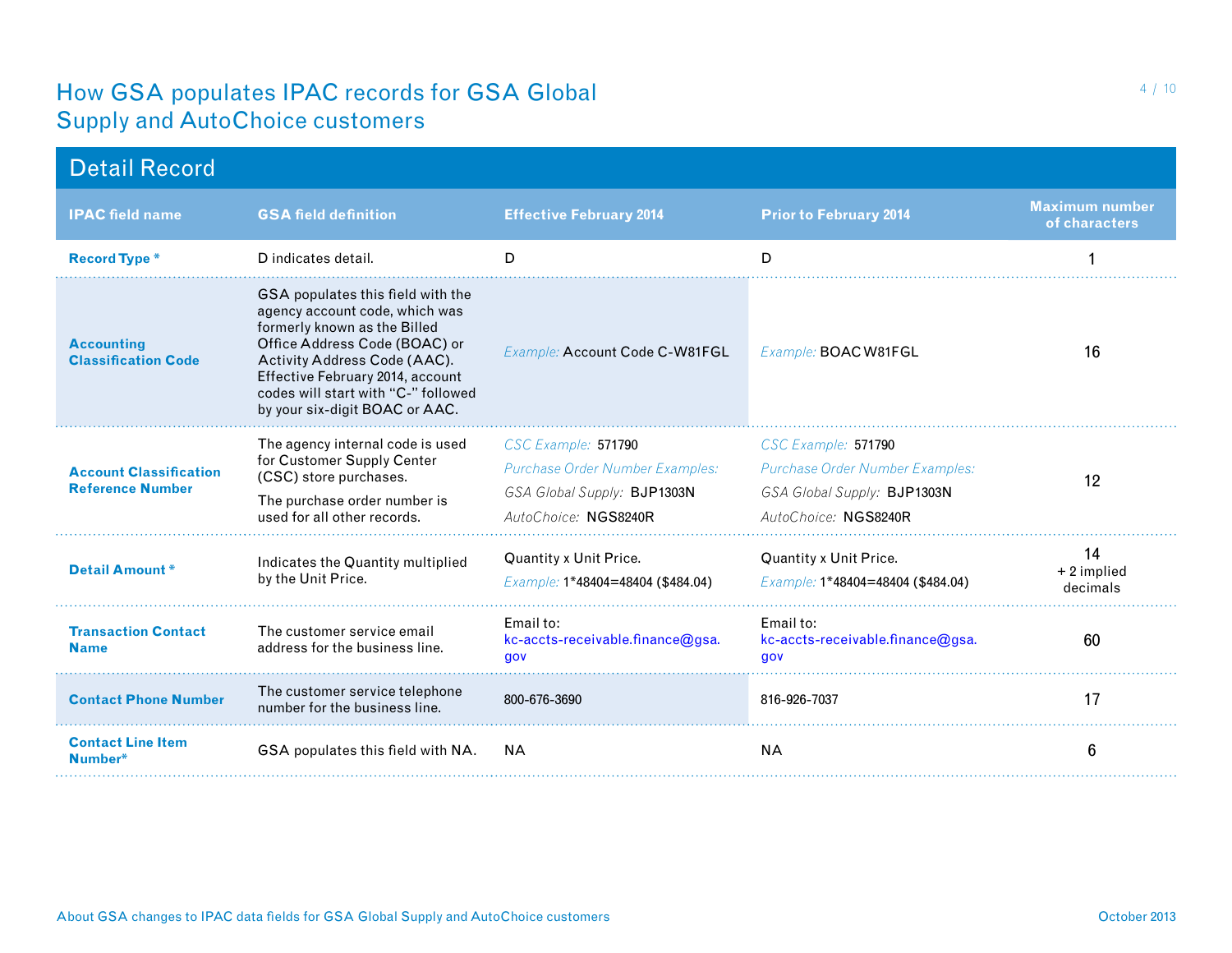| <b>Detail Record-continued</b>         |                                                                                                                                    |                                                                                                                                                                                                                                                             |                                                                                                                                                                              |                                        |  |
|----------------------------------------|------------------------------------------------------------------------------------------------------------------------------------|-------------------------------------------------------------------------------------------------------------------------------------------------------------------------------------------------------------------------------------------------------------|------------------------------------------------------------------------------------------------------------------------------------------------------------------------------|----------------------------------------|--|
| <b>IPAC field name</b>                 | <b>GSA field definition</b>                                                                                                        | <b>Effective February 2014</b>                                                                                                                                                                                                                              | <b>Prior to February 2014</b>                                                                                                                                                | <b>Maximum number</b><br>of characters |  |
| <b>Receiver Department</b><br>Code *   | Currently the 2-digit number identifying<br>the Federal Government Department. This<br>field will be changing to a 3-digit number. | <b>Customer Agency Code</b><br>Example: 28                                                                                                                                                                                                                  | <b>Customer Agency Code</b><br>Example: 28                                                                                                                                   | $\overline{2}$                         |  |
| <b>Description</b>                     | For CSC store purchases, GSA populates<br>this field with:<br>Agency code + CSC store customer<br>requisition number               | For all records: positions 1-2<br>contain the 2-digit agency code, and<br>positions 3-30 are blank. Position 131<br>contains the customer requisition<br>number.<br>Example: (Agency Code) +<br>12044791940007A                                             | For all records: positions 1-30 are<br>blank. Position 131 contains the<br>customer requisition number.<br>Example: 12044791940007A                                          | 320                                    |  |
|                                        | For all other purchases, GSA populates<br>this field with:<br>Agency code + the stock number or<br>service description             | For all records: positions 1-2<br>contain the 2-digit agency code, and<br>positions 3-30 are blank. Position 131<br>contains the stock number or service<br>description.<br>Examples:<br>(Agency Code) + EXP FEE \$5/LINE<br>(Agency Code) + FREIGHT MARKUP | For all records: positions 1-30<br>are blank. Position 131 contains<br>the stock number or service<br>description.<br>Examples:<br>EXP FEE \$5/LINE<br><b>FREIGHT MARKUP</b> | 320                                    |  |
| <b>Fiscal Station</b><br><b>Number</b> | GSA populates this field only with a zero.                                                                                         | $\mathbf{0}$                                                                                                                                                                                                                                                | $\Omega$                                                                                                                                                                     | 8                                      |  |
| <b>Invoice Number*</b>                 | The unique identification number of the<br>invoice, assigned by the system to match<br>incoming and outgoing IPAC transactions.    | System-generated 12-character<br>alphanumeric string<br>Example: 2KY0036HA0K4                                                                                                                                                                               | The IPAC Document Reference<br>Number $(=$ the Statement<br>Number)<br>Example: M0480968                                                                                     | 22                                     |  |
| <b>JAS Number</b>                      | GSA populates this field with the<br>5-digit Agency Bureau (AB) code.                                                              | Example: 02811                                                                                                                                                                                                                                              | Example: 2811                                                                                                                                                                | 30                                     |  |
| <b>Job Number*</b>                     | GSA populates this field with NA.                                                                                                  | NА                                                                                                                                                                                                                                                          | <b>NA</b>                                                                                                                                                                    | 20                                     |  |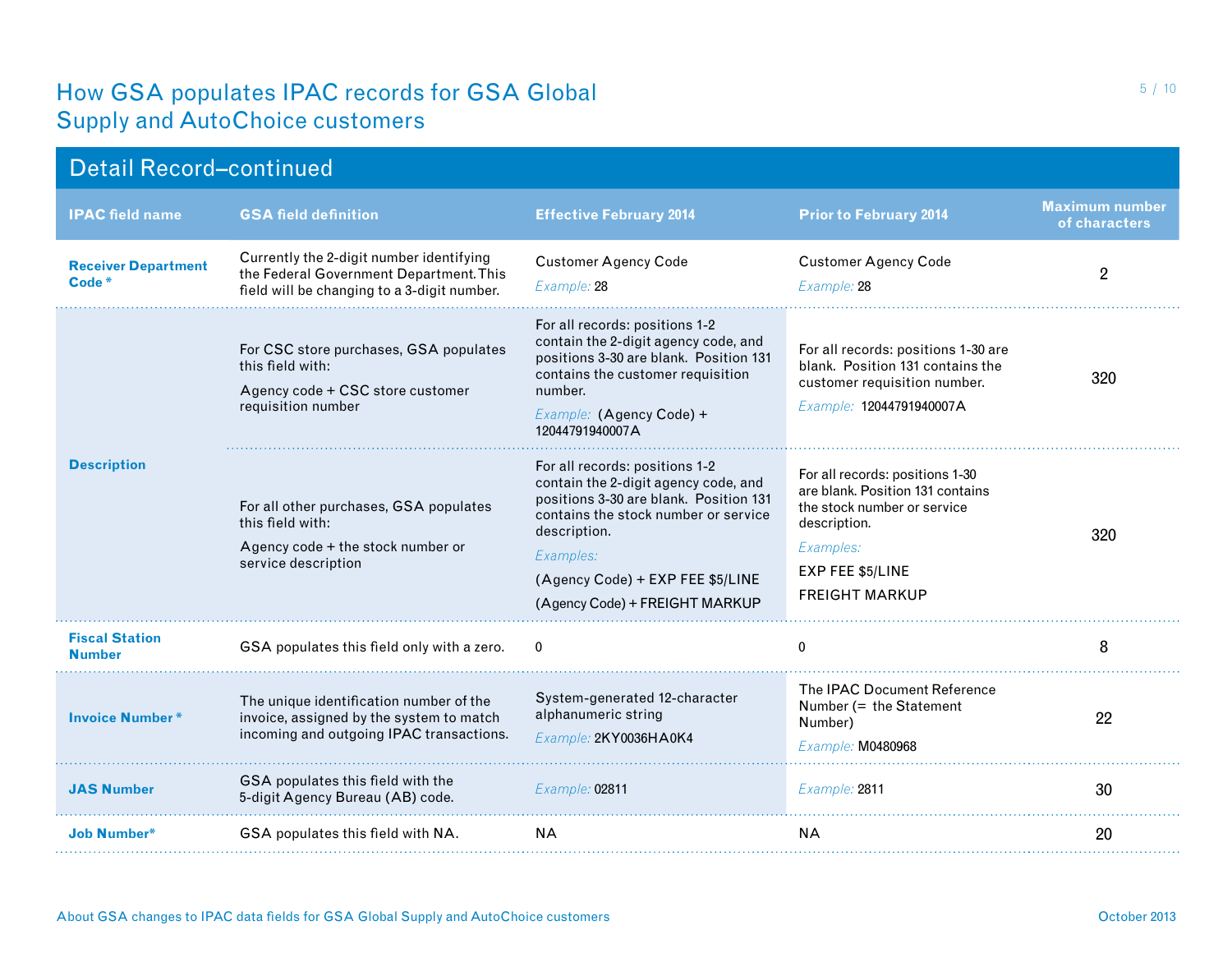## Detail Record–continued

| <b>IPAC field name</b>                            | <b>GSA field definition</b>                                                                                                                                                                                                                                                                                                                                                                          | <b>Effective February 2014</b>                                                                                                                        | <b>Prior to February 2014</b>                                                                     | <b>Maximum</b><br>number<br>of characters |
|---------------------------------------------------|------------------------------------------------------------------------------------------------------------------------------------------------------------------------------------------------------------------------------------------------------------------------------------------------------------------------------------------------------------------------------------------------------|-------------------------------------------------------------------------------------------------------------------------------------------------------|---------------------------------------------------------------------------------------------------|-------------------------------------------|
| <b>Obligating Document</b><br>Number*             | GSA populates this field with the Requisition<br>Number.                                                                                                                                                                                                                                                                                                                                             | Example: 12044791940007A                                                                                                                              | Example: 12044791940007A                                                                          | 17                                        |
| Pay Flag <sup>*</sup>                             | P indicates partial payment.                                                                                                                                                                                                                                                                                                                                                                         | P                                                                                                                                                     | P                                                                                                 |                                           |
| <b>Purchase Order Number</b><br>(Collections)*    | The number of the document from the<br>receiving agency requesting goods or<br>services. This field indicates the source of<br>funding.<br>GSA populates this field with the Purchase<br>Order Number.                                                                                                                                                                                               | <b>Purchase Order Number:</b><br>Examples:<br>GSA Global Supply: BJP1303N<br>AutoChoice: NGS8240R                                                     | <b>Purchase Order Number:</b><br>Examples:<br>GSA Global Supply: BJP1303N<br>AutoChoice: NGS8240R | 22                                        |
| <b>Purchase Order Number</b><br>(Payments)*       | Credits show as a separate 820 transaction.<br>This field will be populated with the<br>Statement Number of the billing document<br>from which the credit was generated.                                                                                                                                                                                                                             | <b>Statement Number:</b><br><b>GSA Global Supply Format:</b><br>$M+#######$<br>Example: M0480968<br>AutoChoice Format: PI+######<br>Example: PI302475 | Purchase Order Number:<br>Examples:<br>GSA Global Supply: BJP1303N<br>AutoChoice: NGS8240R        | 22                                        |
| <b>Quantity*</b>                                  | GSA populates this with the number of units<br>per detail billing line.                                                                                                                                                                                                                                                                                                                              | Quantity varies                                                                                                                                       | Quantity varies                                                                                   | 14<br>+2 implied<br>decimals              |
| <b>FY Obligation ID</b>                           | GSA leaves this field blank.                                                                                                                                                                                                                                                                                                                                                                         | <b>Blank</b>                                                                                                                                          | <b>Blank</b>                                                                                      |                                           |
| <b>Receiver Treasury</b><br><b>Account Symbol</b> | This account number (also known as an<br>appropriation or fund symbol) is assigned by<br>Treasury to classify agency transactions. It<br>is required for agencies trading with Agency<br>Location Codes (ALCs) designated for<br>Government-Wide Accounting (GWA)<br>Reporters.<br>GSA populates this field with your Treasury<br>Account Symbol (TAS), if provided, in the<br>Component TAS format. | <b>ComponentTAS</b> format<br>Example: 01220132013 0120000 C                                                                                          | <b>String TAS format</b><br>Example: 1230120                                                      | 27                                        |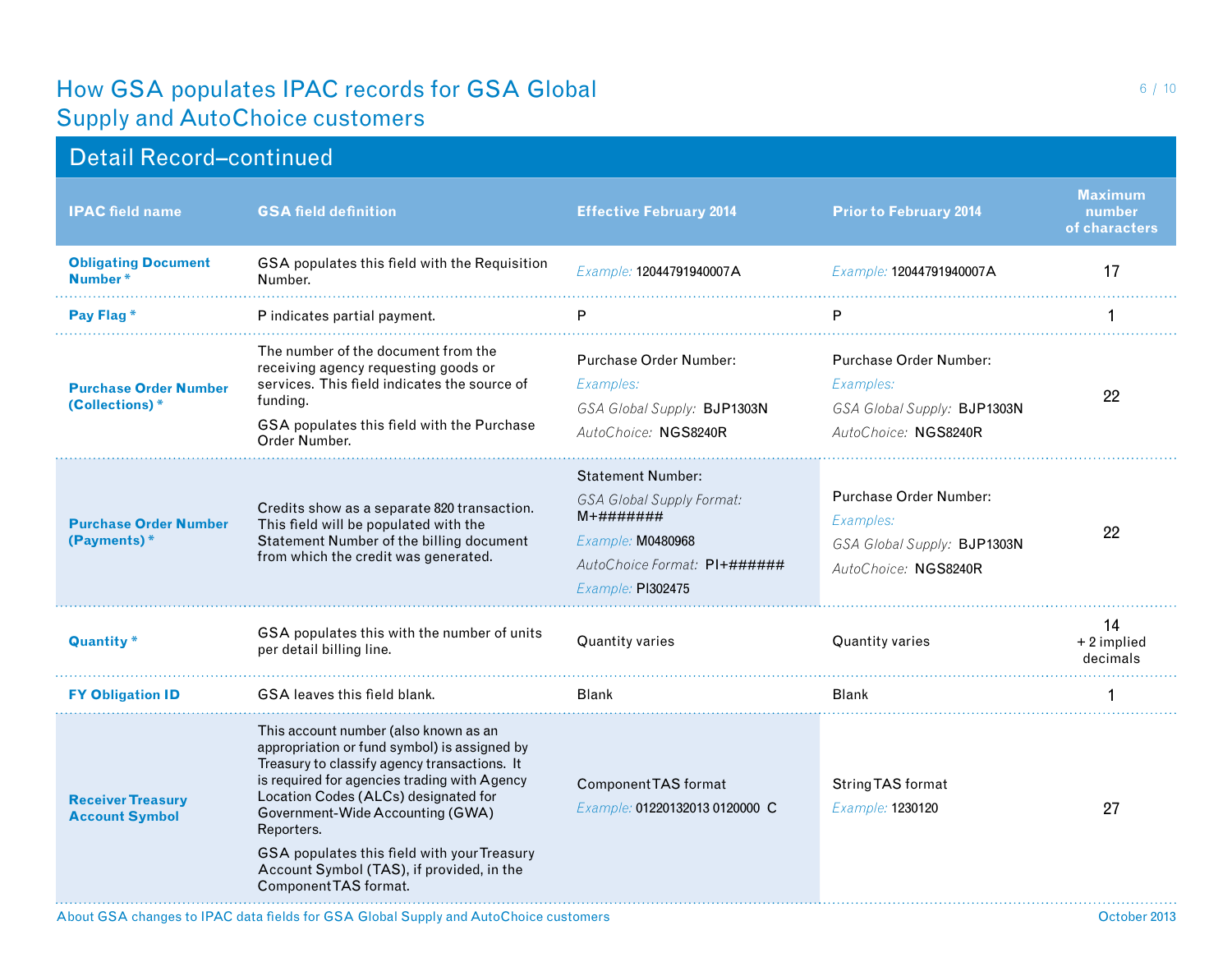| <b>Detail Record-continued</b>                     |                                                                                                                                                                                                                                                                                                                                                                                                                                                                                           |                                                                    |                                                                    |                                        |  |
|----------------------------------------------------|-------------------------------------------------------------------------------------------------------------------------------------------------------------------------------------------------------------------------------------------------------------------------------------------------------------------------------------------------------------------------------------------------------------------------------------------------------------------------------------------|--------------------------------------------------------------------|--------------------------------------------------------------------|----------------------------------------|--|
| <b>IPAC field name</b>                             | <b>GSA field definition</b>                                                                                                                                                                                                                                                                                                                                                                                                                                                               | <b>Effective February</b><br>2014                                  | <b>Prior to February 2014</b>                                      | <b>Maximum number</b><br>of characters |  |
| <b>Receiver Business Event</b><br><b>Type Code</b> | BETC is used to identify the type of event that is recorded<br>against a TAS and to implement GWA business rules for the<br>posting of events to the TAS. This is required for agencies<br>trading with ALCs designated as GWA Reporters.<br>DISB indicates a payment.<br>COLL indicates a collection.                                                                                                                                                                                    | DISB or COLL                                                       | DISB or COLL                                                       | 8                                      |  |
| <b>Receiver DUNS Number</b>                        | Dun & Bradstreet Universal Numbering System (DUNS)<br>is a unique identifier for individual business locations for<br>federal vendors and federal customers.<br>If your Business Partner Number (BPN)/DUNS is available<br>on the vendor record maintained by GSA, this field will<br>contain that value, and it will be validated against data IPAC<br>has obtained from FEDReg.<br>If the BPN/DUNS has not been populated as part of the<br>vendor record, GSA leaves this field blank. | <b>BPN/DUNS</b><br>Example: 128161432<br><b>OR</b><br><b>Blank</b> | <b>BPN/DUNS</b><br>Example: 128161432<br><b>OR</b><br><b>Blank</b> | 9                                      |  |
| <b>Receiver DUNS+4</b><br><b>Number</b>            | An identifier that, along with the 9-digit DUNS, more<br>specifically identifies the individual business locations for<br>federal vendors and customers. If your BPN/DUNS+4 is<br>available on the vendor record maintained by GSA, this<br>field will contain that value. It will be validated against data<br>IPAC has obtained from FEDReg.<br>If the BPN/DUNS+4 has not been populated as part of the<br>vendor record. GSA leaves this field blank.                                  | <b>Blank</b>                                                       | <b>Blank</b>                                                       | 22                                     |  |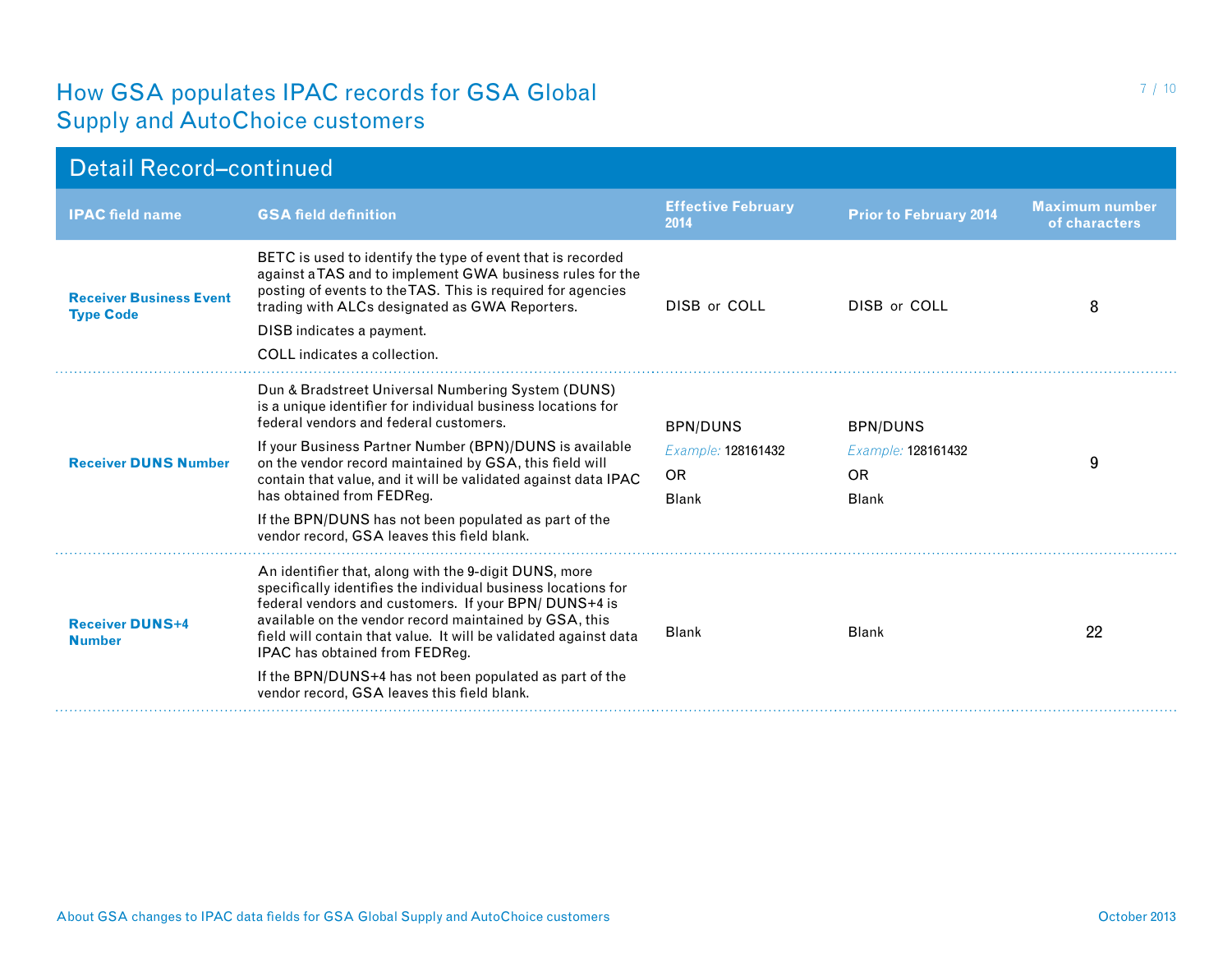| <b>Detail Record-continued</b>                   |                                                                                                                                                                                                                                                                                                                                                                                                                                           |                                                    |                                                |                                           |  |
|--------------------------------------------------|-------------------------------------------------------------------------------------------------------------------------------------------------------------------------------------------------------------------------------------------------------------------------------------------------------------------------------------------------------------------------------------------------------------------------------------------|----------------------------------------------------|------------------------------------------------|-------------------------------------------|--|
| <b>IPAC field name</b>                           | <b>GSA field definition</b>                                                                                                                                                                                                                                                                                                                                                                                                               | <b>Effective February 2014</b>                     | <b>Prior to February 2014</b>                  | <b>Maximum</b><br>number of<br>characters |  |
| <b>Requisition Number*</b>                       | GSA populates this field with NA.                                                                                                                                                                                                                                                                                                                                                                                                         | <b>NA</b>                                          | <b>NA</b>                                      | 15                                        |  |
| <b>Sender Treasury</b><br><b>Account Symbol*</b> | Account number (also known as an appropriation<br>or fund symbol) assigned by Treasury to classify<br>Agency transactions.<br>GSA populates this field with the TAS for its<br>business line, in the Component TAS format.                                                                                                                                                                                                                | Component TAS format<br>Example: 047<br>X4542001 C | <b>String TAS format</b><br>Example: 47X4542.1 | 27                                        |  |
| <b>Sender Business Event</b><br><b>Type Code</b> | BETC is a field used to identify the type of event<br>that is recorded against a Treasury Account<br>Symbol and to implement GWA business rules<br>for the posting of events to the TAS.<br><b>COLL</b> for collections<br><b>DISB</b> for payments                                                                                                                                                                                       | COLL<br><b>DISB</b>                                | COLL<br><b>DISB</b>                            | 8                                         |  |
| <b>Sender DUNS Number</b>                        | DUNS is a unique identifier for individual<br>business locations for federal vendors and<br>federal customers.<br>GSA's BPN is from the interagency agreement<br>with the customer. If the GSA business line<br>does not supply this value to the financial<br>system, it will be blank.<br>Although optional, if this is entered, it will be<br>validated against data IPAC has obtained from<br>FEDReg.<br>GSA leaves this field blank. | <b>Blank</b>                                       | <b>Blank</b>                                   | 9                                         |  |
| <b>Sender DUNS+4</b><br><b>Number</b>            | A unique identifier that, along with the 9-digit<br>DUNS, more specifically identifies individual<br>business locations for federal vendors and<br>federal customers.<br>GSA does not have a DUNS+4 number so<br>leaves this field blank.                                                                                                                                                                                                 | <b>Blank</b>                                       | <b>Blank</b>                                   | 4                                         |  |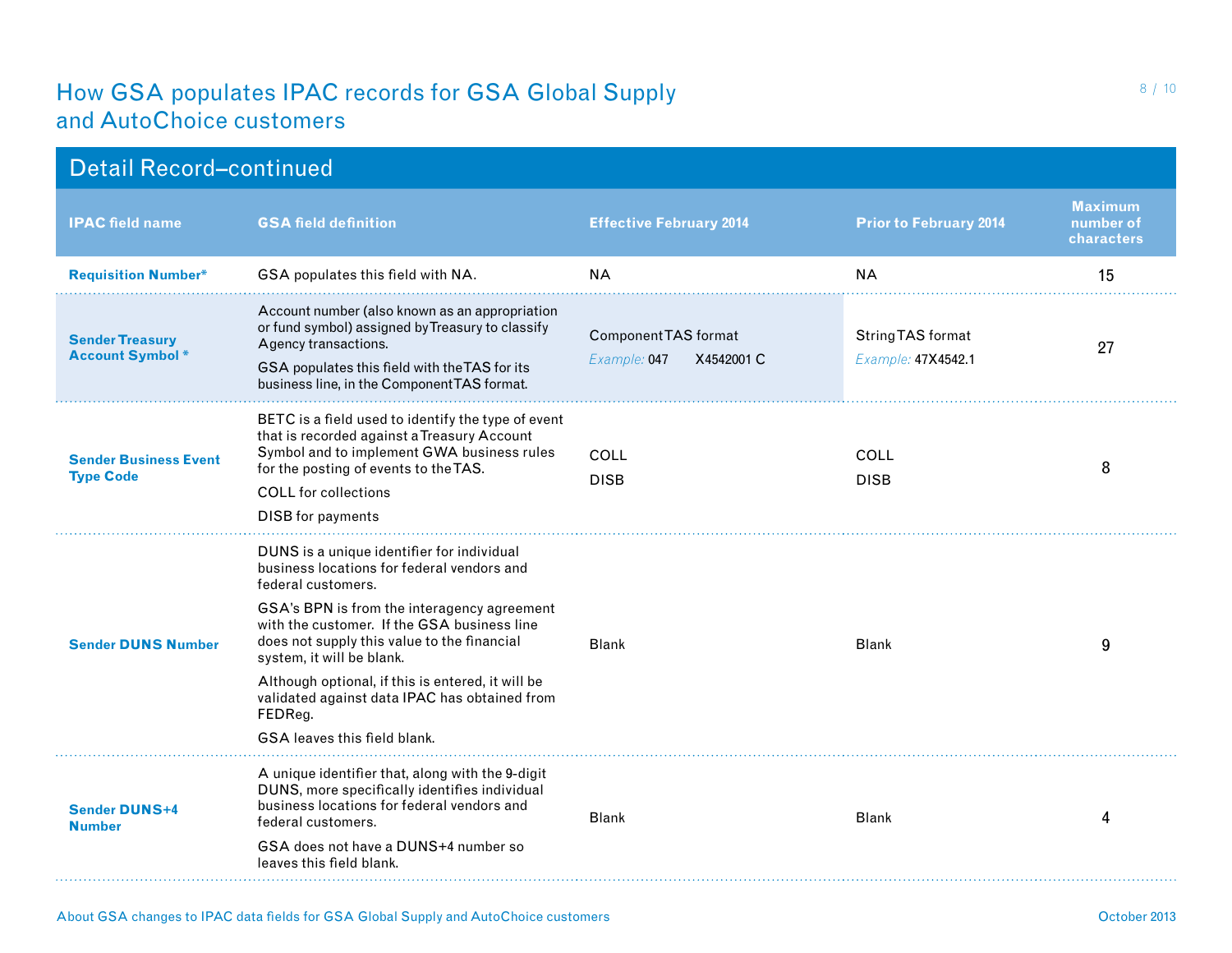| <b>Detail Record-continued</b>      |                                                                                                                                                   |                                                                                                                                                |                                   |                                        |  |
|-------------------------------------|---------------------------------------------------------------------------------------------------------------------------------------------------|------------------------------------------------------------------------------------------------------------------------------------------------|-----------------------------------|----------------------------------------|--|
| <b>IPAC field name</b>              | <b>GSA field definition</b>                                                                                                                       | <b>Effective February 2014</b>                                                                                                                 | <b>Prior to February 2014</b>     | <b>Maximum number</b><br>of characters |  |
| (ACT) Trace Number                  | Populated with the Statement Number<br>on rebills of chargebacks to assist<br>you with reconciliation to the original<br><b>Statement Number.</b> | <b>GSA Global Supply Format:</b><br>$M + # # # # # # #$<br>Example: M0480968<br>AutoChoice Format:<br>$PI + # # # # # #$<br>Example: P1302475" | <b>Blank</b>                      | 15                                     |  |
| Unit of Issue *                     | Units by which goods and services are<br>measured. Unit of Issue will vary for<br>GSA Global Supply. Unit of Issue for<br>AutoChoice is EA.       | Examples: EA (Each)<br>DZ (Dozen)                                                                                                              | Examples: EA (Each)<br>DZ (Dozen) | 2                                      |  |
| <b>Unit Price *</b>                 | GSA sends the total detail billing line<br>amount as the Unit Price.                                                                              | Example: 21680 (\$216.80)                                                                                                                      | Example: 21680 (\$216.80)         | 14<br>+2 implied<br>decimals           |  |
| <b>DOD Activity Address</b><br>Code | GSA leaves this field blank.                                                                                                                      | <b>Blank</b>                                                                                                                                   | <b>Blank</b>                      | 15                                     |  |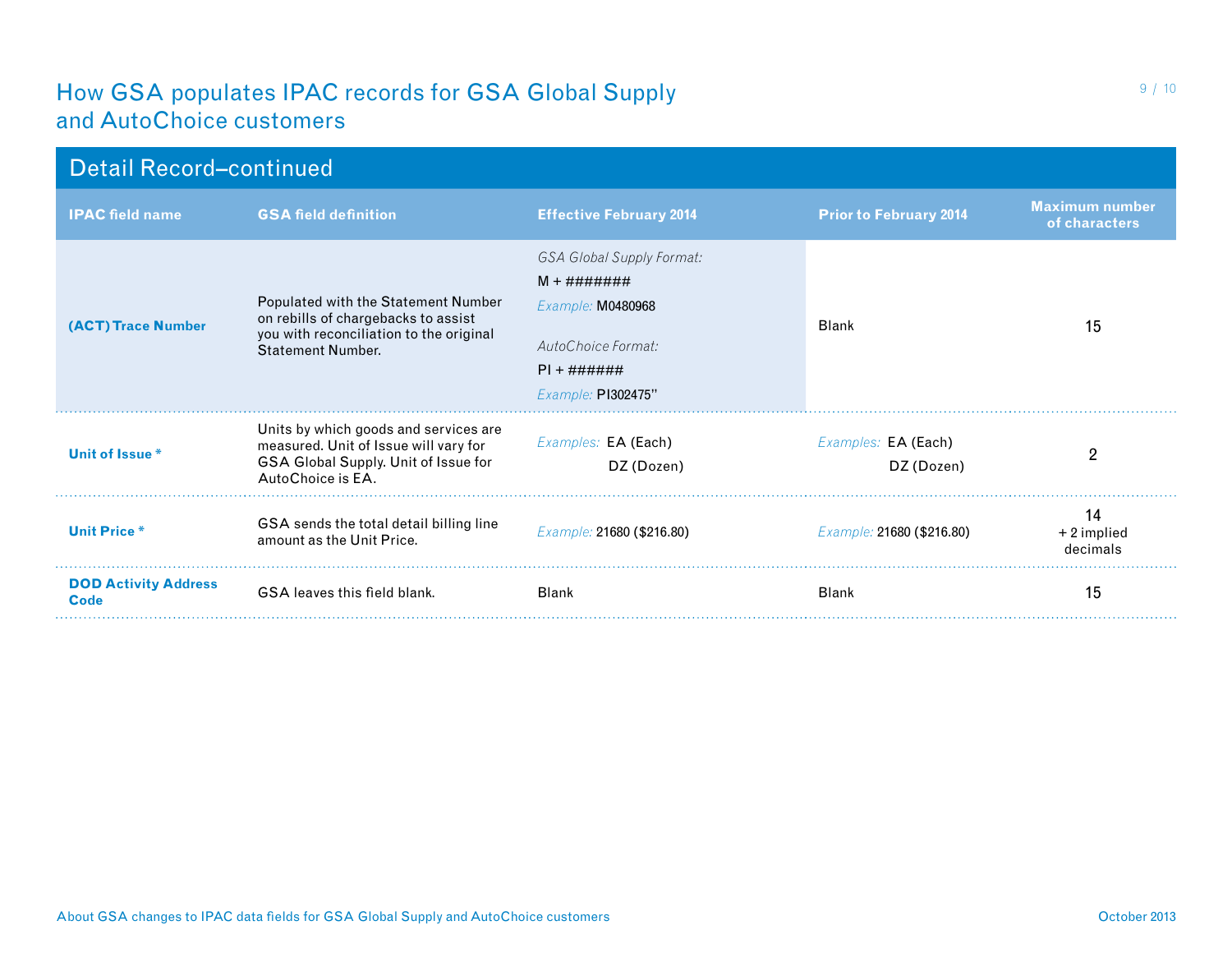| <b>SGL Record</b>                                 |                                                                  |                                |                               |                                        |
|---------------------------------------------------|------------------------------------------------------------------|--------------------------------|-------------------------------|----------------------------------------|
| <b>IPAC field name</b>                            | <b>GSA field definition</b>                                      | <b>Effective February 2014</b> | <b>Prior to February 2014</b> | <b>Maximum number</b><br>of characters |
| <b>Record Type *</b>                              | Standard General Ledger (SGL)<br>Record.                         | E                              | E                             |                                        |
| <b>SGL Action Flag *</b>                          | A indicates an add.                                              | A                              | A                             |                                        |
| <b>SGL Account Number*</b>                        | United States Standard General Ledger<br>(USSGL) Account Number. | Example: 1010 or 1310          | Example: 1010 or 1310         | 4                                      |
| <b>Sender / Receiver</b><br><b>SGL Flag *</b>     | S indicates sender.                                              | S                              | S                             |                                        |
| <b>Federal / Non-Federal</b><br>Flag <sup>*</sup> | F indicates federal.                                             | F                              | F                             |                                        |
| <b>SGL Amount*</b>                                | Detail amount.                                                   | Example: 48404 (\$484.04)      | Example: 48404 (\$484.04)     | 14<br>$+2$ implied<br>decimals         |
| Debit / Credit Flag *                             | D indicates a debit.<br>C indicates a credit.                    | D or C                         | D or C                        |                                        |
| <b>SGL Comments</b>                               | <b>GSA leaves this field blank.</b>                              | <b>Blank</b>                   | <b>Blank</b>                  | 255                                    |